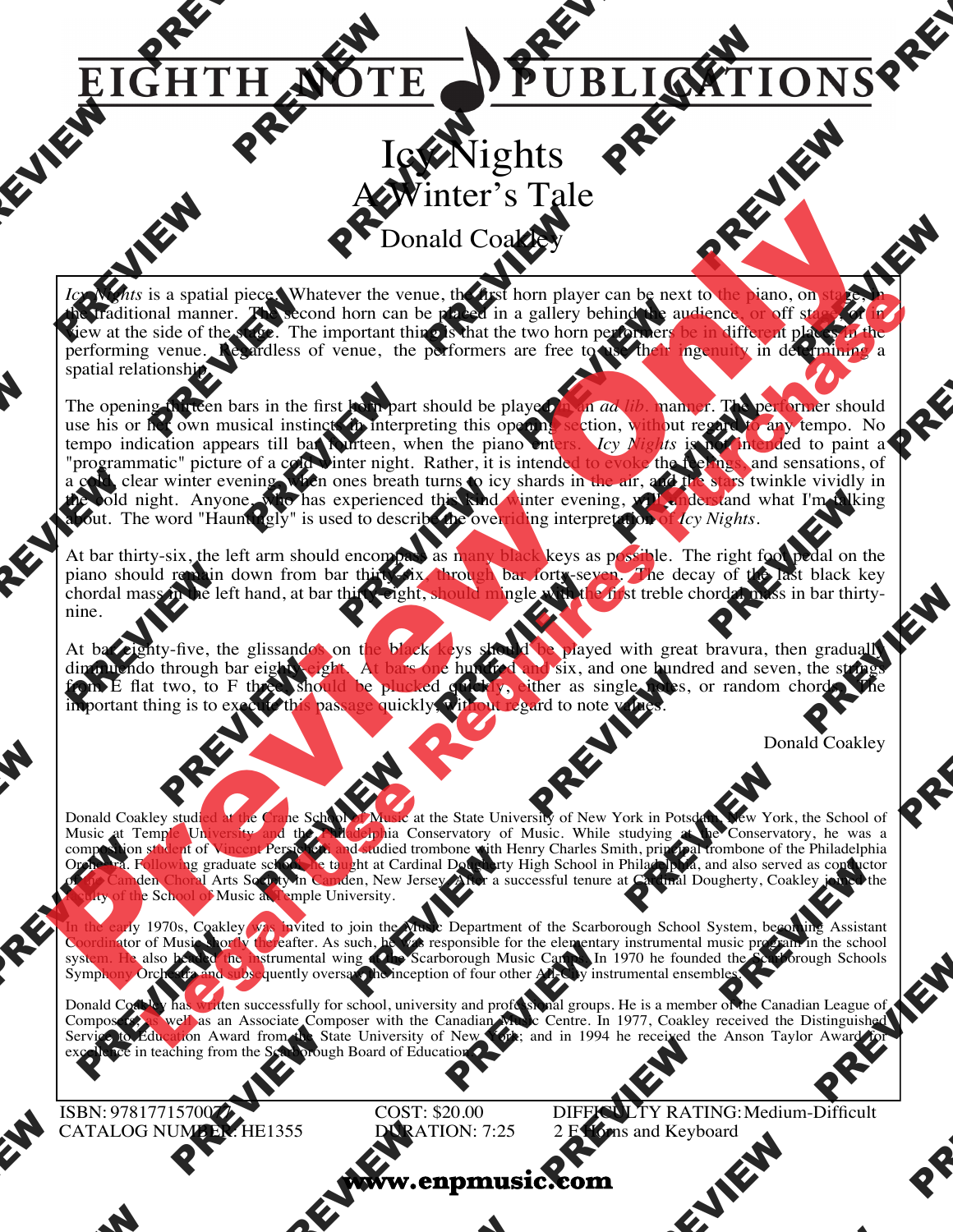## *Dedicated to Andrew Mee and Harcus Hennigar Student and Teacher* ICY NIGHTS<br>A Winter's Tale A Winter's Tale Donald Coakley 2006

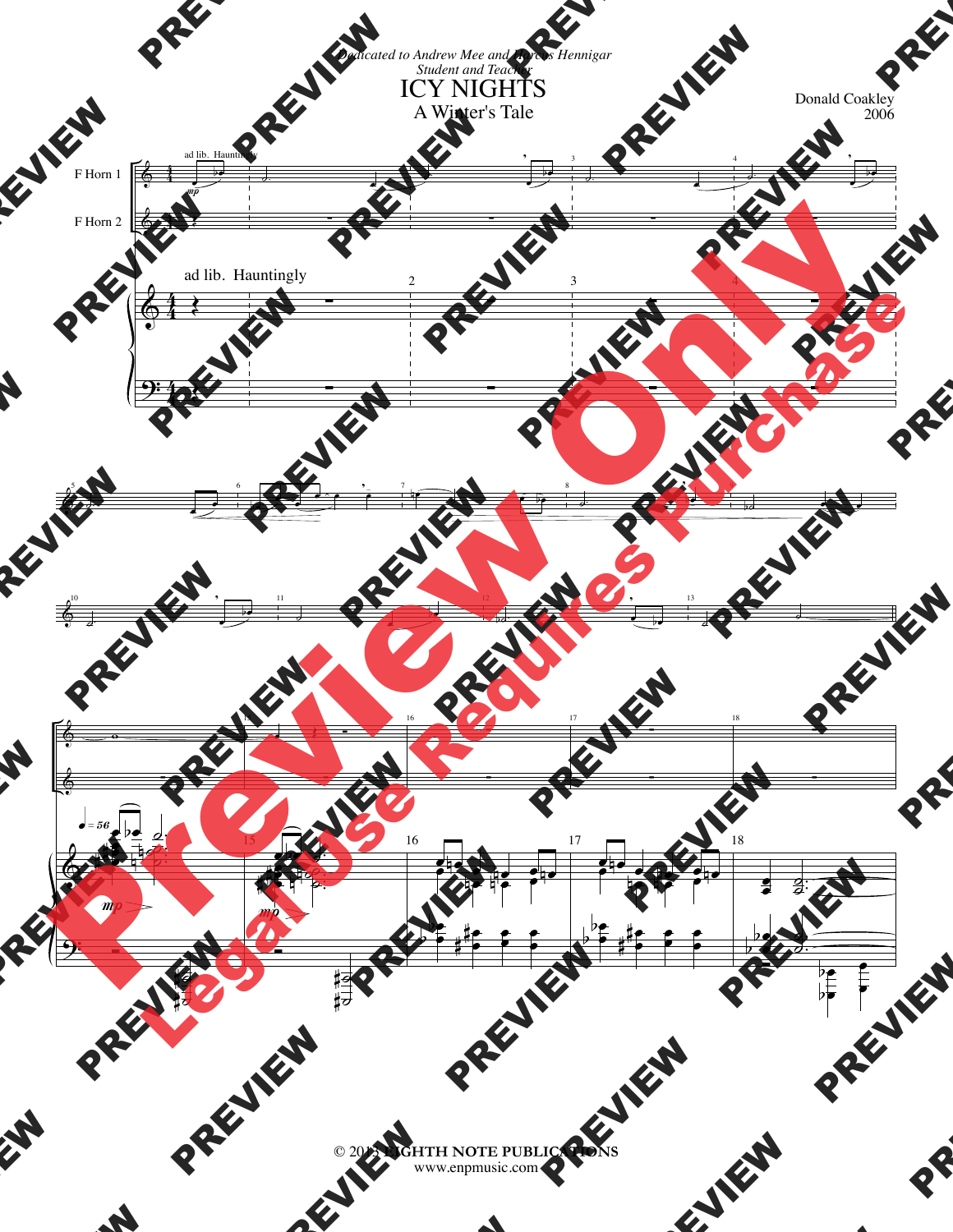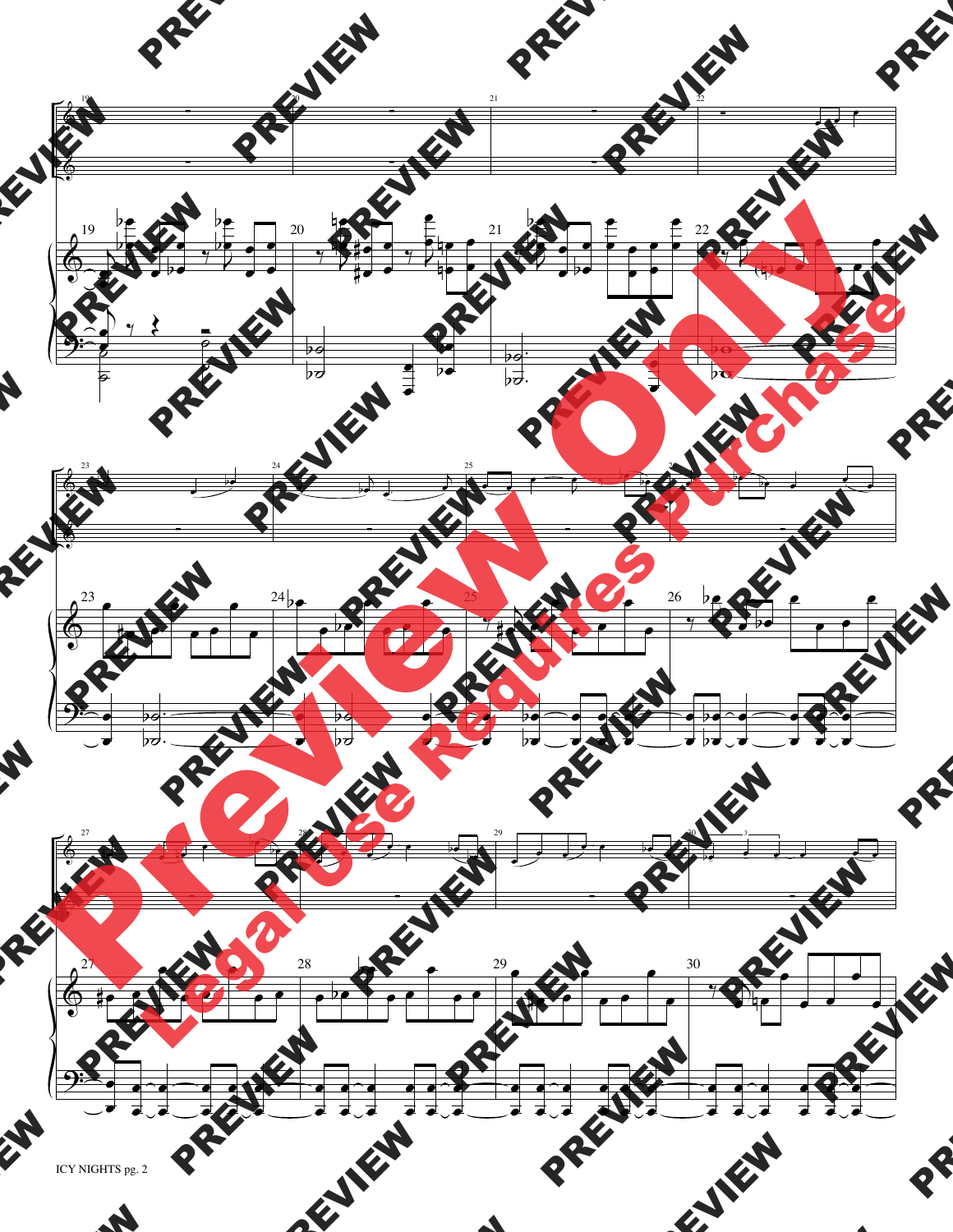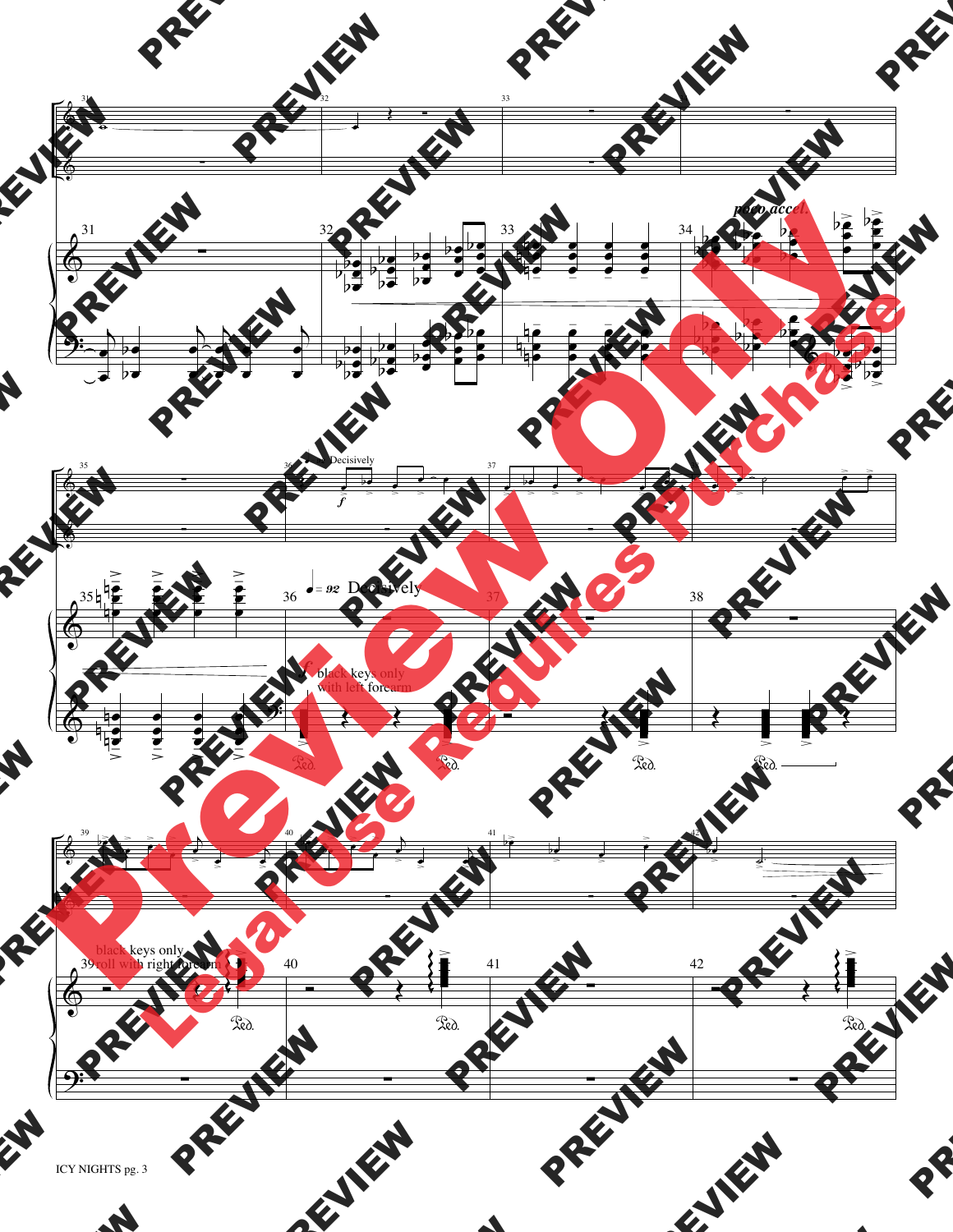

ICY NIGHTS pg. 4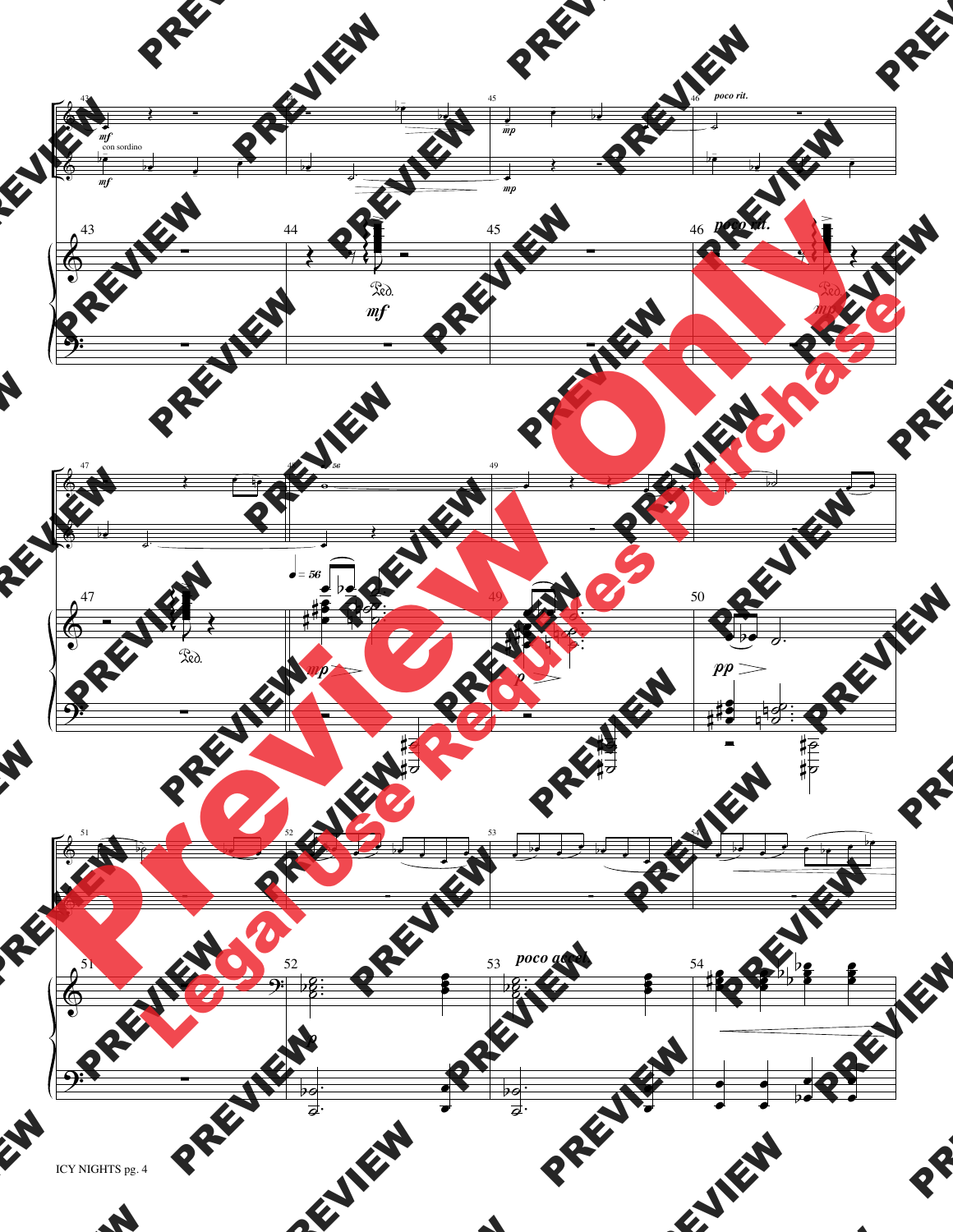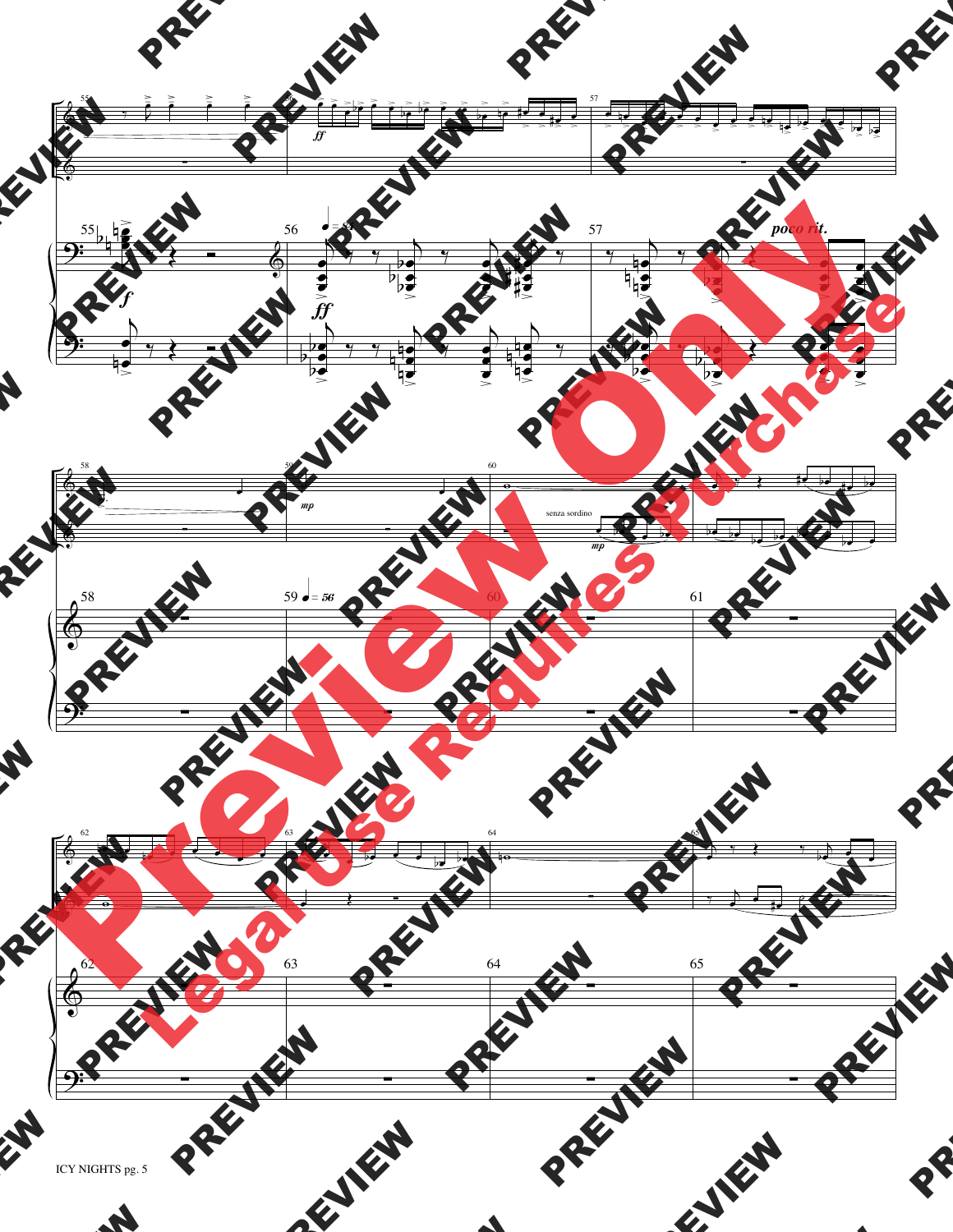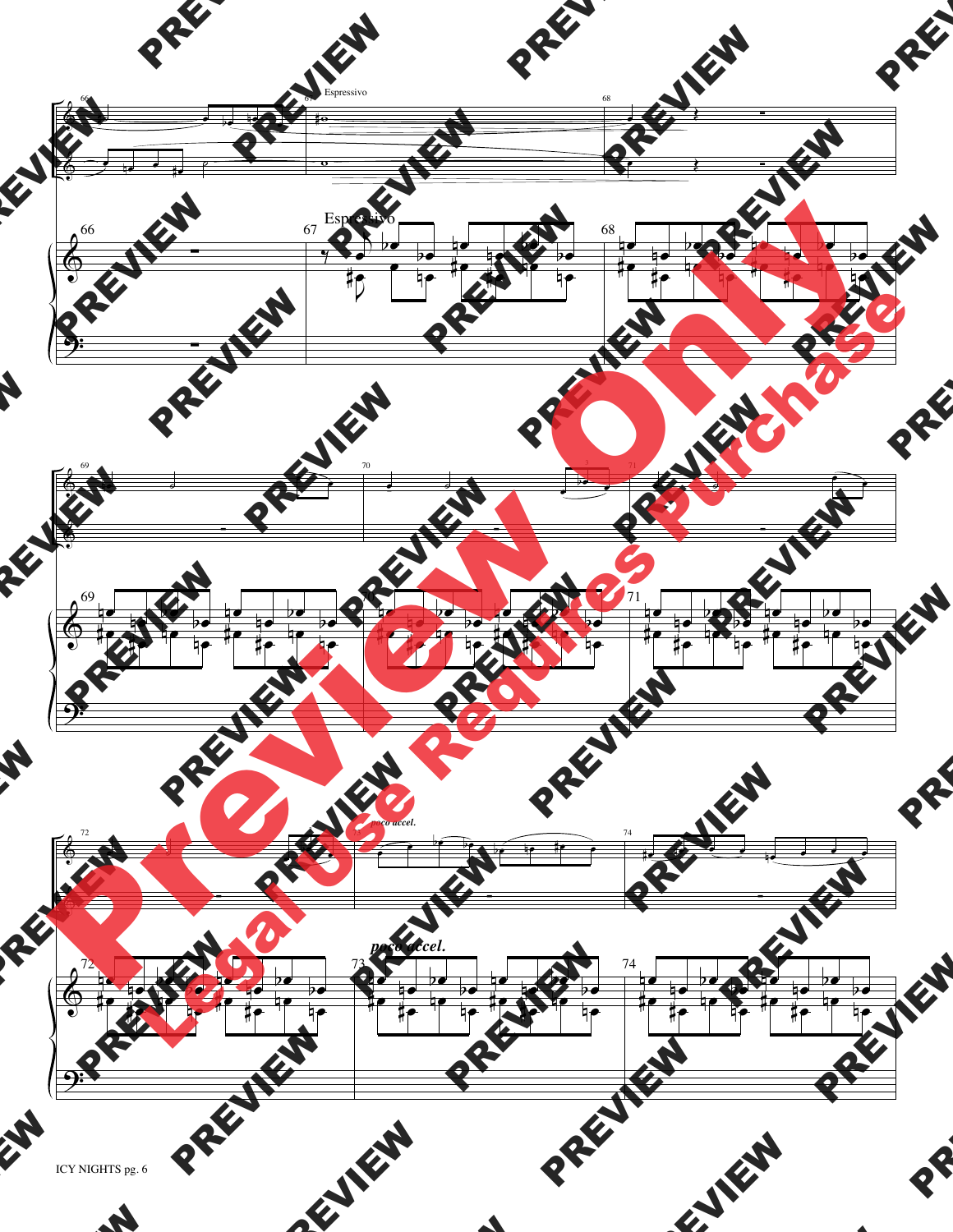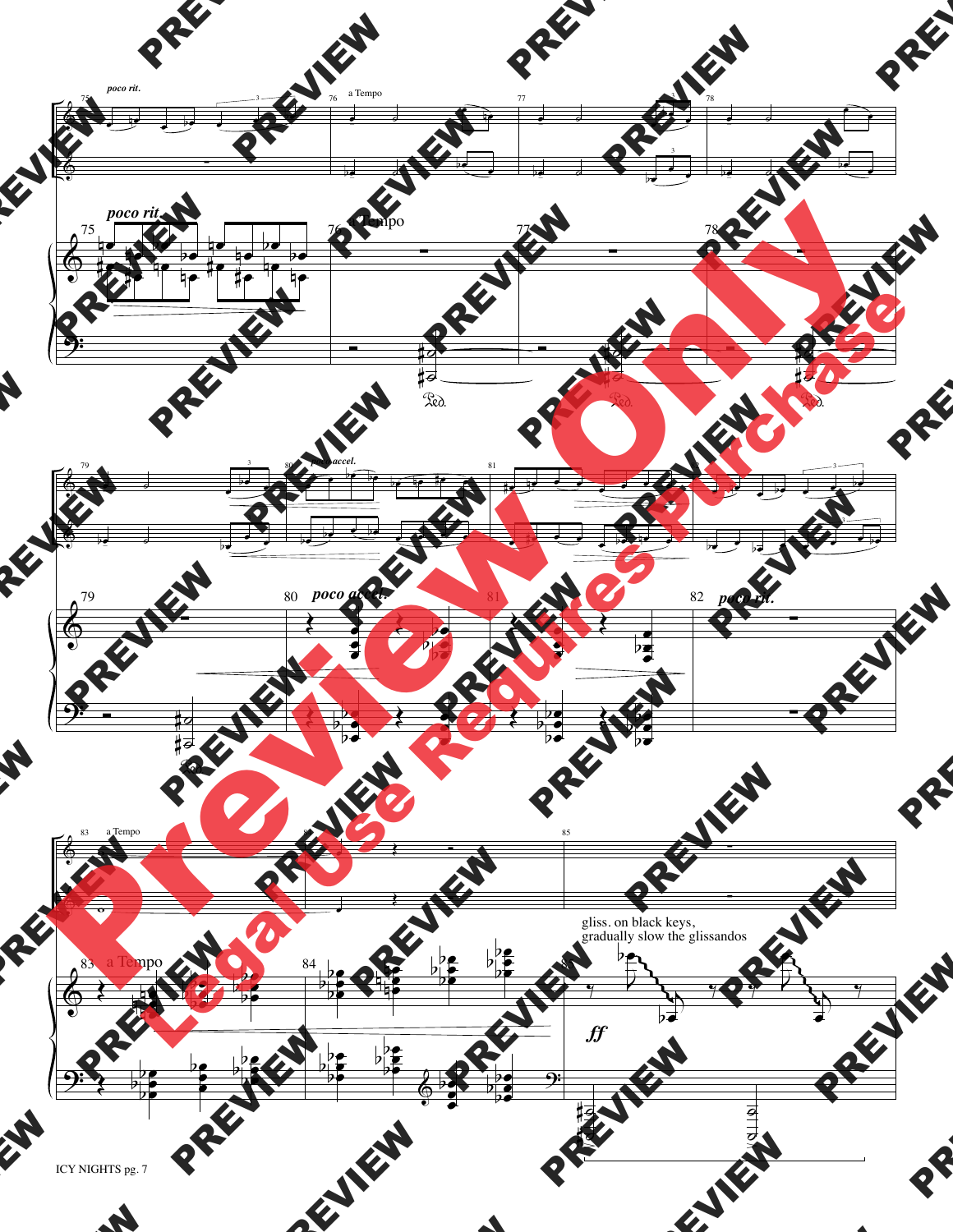